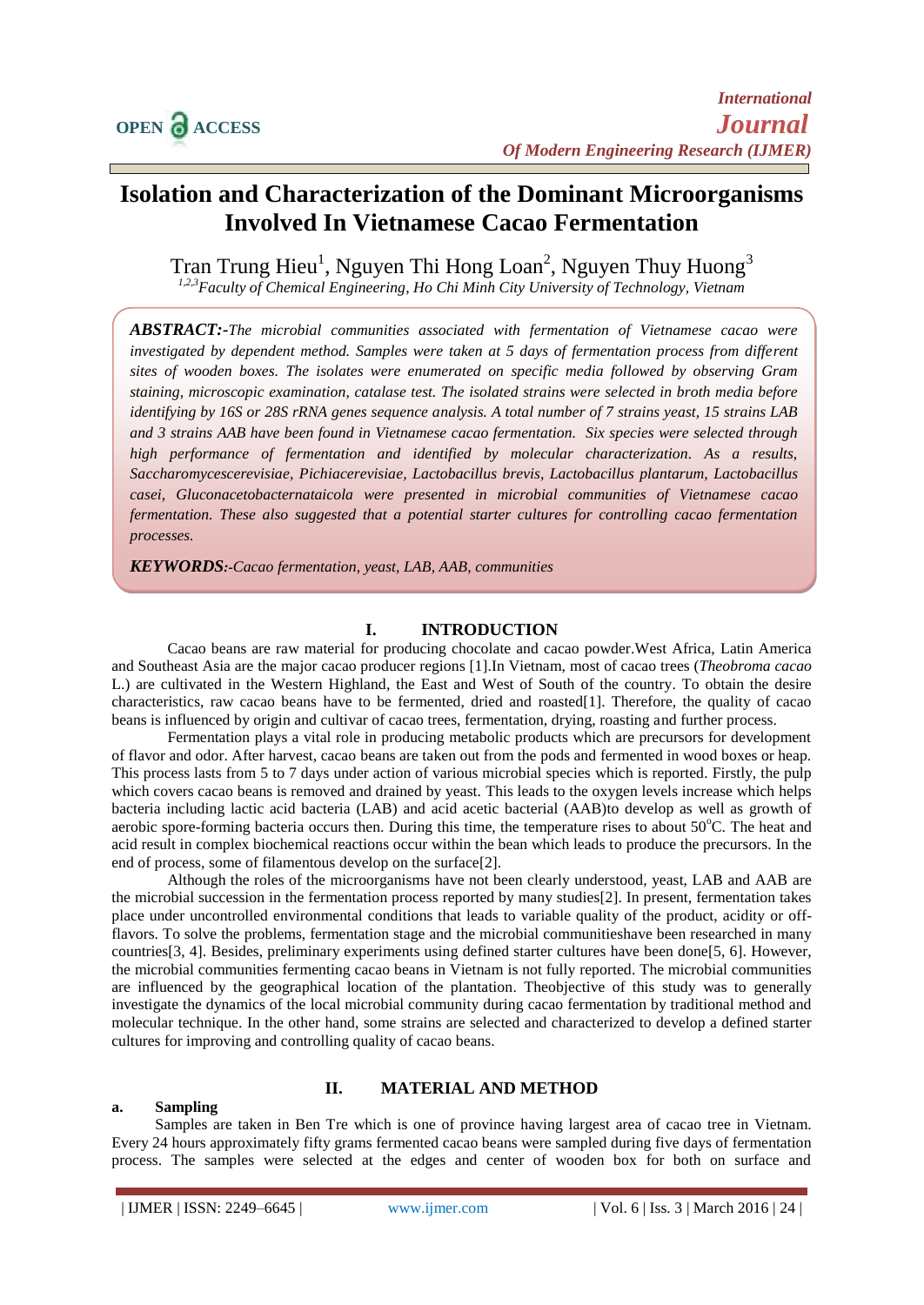approximately 30 cm from the surface. The samples are placed in sterile plastic bags and transferred to laboratory.

#### **Isolation and characterization of microorganisms by traditional method**

Twenty grams of fermented cacao beans was added to 180 ml sodium chloride 0.9% (w/v) and homogenized for 5 min, followed by serial dilutions. Yeasts were enumerated on Sabouraud agar containing 0.1% (w/v) Chloramphenicol. LAB was enumerated by surface inoculation on MRS agar containing 0.1% Natamycine. AAB were enumerated by surface inoculation on YPGD agar (5 g/l glucose, 5 g/l yeast extract, 5 g/l peptone, 5 g/l glycerol, 40 ml/l ethanol, 40 g/l calcium carbonate, 20 g/l agar [pH=5.6]). PCA agar (5 g/leptone, 1 g/l glucose, 2.5 g/l yeast extract, 20 g/l agar [pH=7]) was used as a general medium for aerobic microorganisms. Diluted samples were spread by surface technique and incubated at 30°C for yeast and 37°C for LAB and AAB from 3 to 4 days. The number of CFU was recorded for observing the dynamic of microbial community. Each colony type was characterized morphology and purified by streak plate technique.

Yeast colonies were determined morphology, spore formation, type of division. The bacterial colonies were followed by many steps: Gram staining, microscopic examination, spore formation and catalase test.

#### **b. Evaluation the fermentation performance and selection to characterize isolated microorganisms by molecular technique**

To investigate and select better strains for starter cultures, several growth parameters were evaluated on broth media. Yeasts were cultured in Sabouraud broth at 30°C. The pH value and metabolite concentration were determined at 24 h and 48 h. The amounts of alcohol, density of cell, pH value and  $CO<sub>2</sub>$  were determined. The amounts of alcohol were quantified by using chemical method which used potassium dichromate[\[1\]](#page-8-0). The pH was measured using a pH-meter. Density of cell was determined through OD value by a spectrophotometer. Finally, the amounts of  $CO<sub>2</sub>$  were quantitatively evaluated by inverting Durham tubes.

LAB and AAB werecultured on MRS broth and GYC broth (50 g/l glucose, 10 g/l yeast extract [pH = 5.6]), respectively at  $37^{\circ}$ C. Density of cell, pH and total acid number were determined at 24 h and 48 h. Density of cell and pH were measured by spectrophotometer and pH-meter, respectively. The total acid was determined by titration using NaOH 0.1N.

The isolated microorganisms which had high fermentation performance were selected and characterized by sequence analysis of the full-length 16S rRNA gene. The microorganisms were store at -20  $^{\circ}$ C in broth media containing 15% (w/w) glycerol.



# **III. RESULT AND DISCUSSION**

The change of composition of microbial communities in cacao fermentation are shown in Fig.1.The total population increased significantly from 8.48 log CFU/g at the first day to 8.95 log CFU/g in the second day and reached maximum 9.04 log CFU/g at third day. The population decreased considerably to 8 log CFU/g at the  $5<sup>th</sup>$  day of fermentation process. Yeast counts of 6.85 log CFU/g were present at the beginning of

Total plate count (PCA counts, $\blacklozenge$ ), Yeast (Sabouraud counts, $\blacktriangle$ ), LAB (MRS counts, $\blacksquare$ ), AAB (YPGD counts, $\lozenge$ ) **Figure 1: Dynamics of microorganisms during cacao beans fermentation**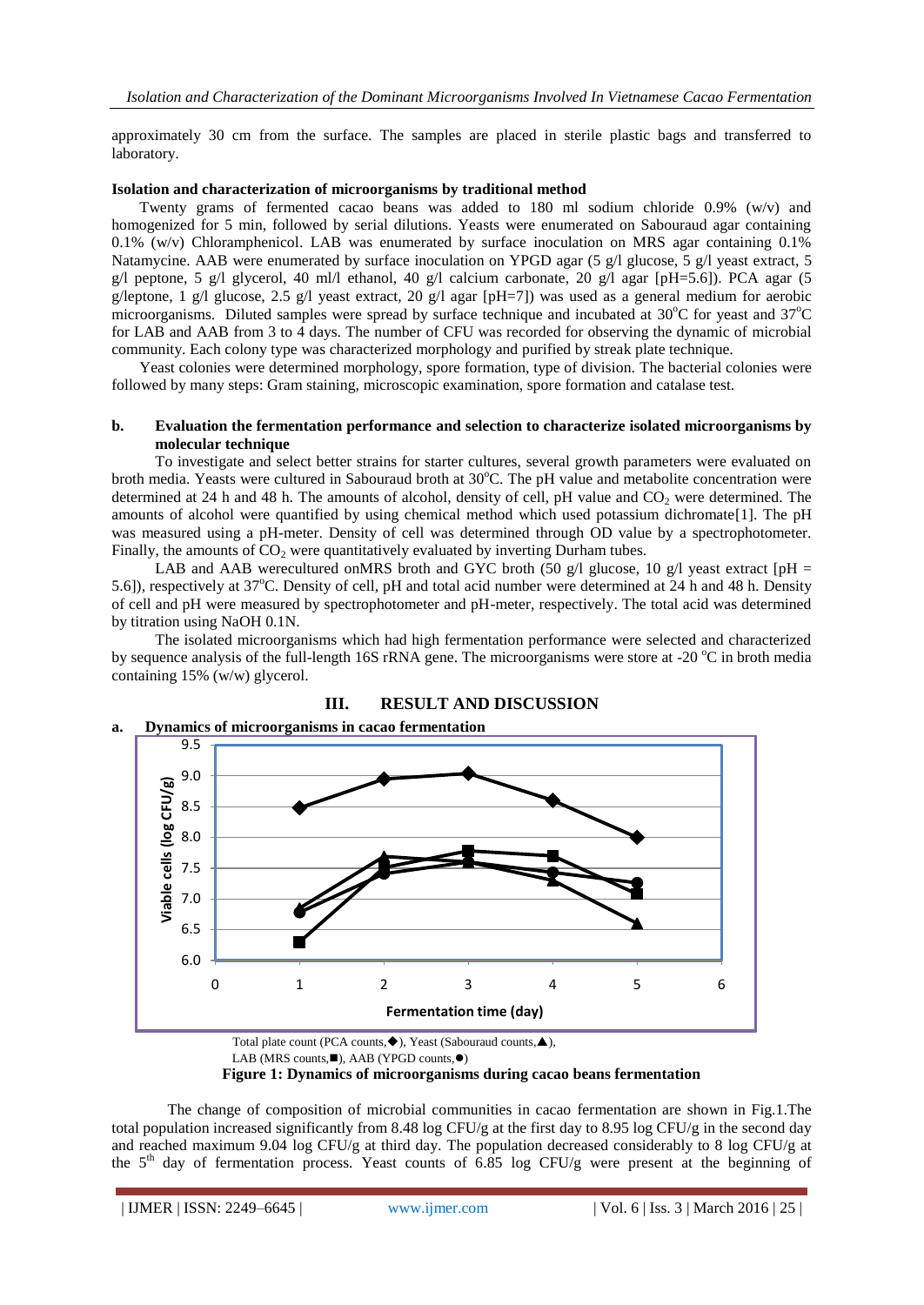fermentation. Population of yeasts reached maximum 7.69 log CFU/g and decreased gradually after that. The population of yeasts was7.6 log CFU/g and 7.3 log CFU/gat the  $3<sup>rd</sup>$  and  $4<sup>th</sup>$  day, respectively. There was a dramatic decrease in yeast counts at the end of fermentation (6.6 logCFU/g). The LAB counts also fluctuated during fermentation. The population increased gradually from 6.3 logCFU/g at the 1<sup>st</sup>day to 7.51logCFU/g at  $2^{nd}$ day and reached maximum at the 3<sup>rd</sup> day (7.78 logCFU/g). The LAB counts dropped to 7.7 logCFU/g and 7.08logCFU/g at the 4th and 5th day, respectively. The AAB counts also performed a same rule. The population of AAB was 6.78 logCFU/g at the beginning, rose to 7.41log CFU/g at next day and reached a peak (7.6 log  $CFU/g$ ) at the 3<sup>rd</sup> day. The population decreased slightly at the end of fermentation. The population was 7.43 logCFU/g and 7.26log CFU/g at the 4<sup>th</sup> and 5<sup>th</sup> day, respectively. The chart showed that yeast were the dominant microorganism at the onset of fermentation and were decline tendency on next day. The LAB and AAB increased on initial days and were dominant species on mid stage of the process. The results were suitable with previously reported studies [\[2,](#page-8-1) [4\]](#page-9-0).

#### *b. Isolation of yeast during cacao fermentation*

The yeasts have been reported to be dominant microorganisms at the beginning of fermentation. Through the results of initial characterization (morphological colonies, microscopic examination and division), there were 7 yeasts to be isolated and selected from SabouraudAgardescribed at Table 1.

| Yeast          | Morphological colony | Morphology of cell | Describe                                                                                                                                   |  |  |
|----------------|----------------------|--------------------|--------------------------------------------------------------------------------------------------------------------------------------------|--|--|
| M1             |                      |                    | Colony has white color<br>Cell<br>spherical<br>has<br>shape<br>and<br>reproduces bybudding and transverse<br>division                      |  |  |
| M <sub>2</sub> |                      |                    | Colony is white color and has flat<br>surface.<br>Cell has<br>long egg<br>shape<br>and<br>reproduces by budding and transverse<br>division |  |  |
| M <sub>3</sub> |                      |                    | Colony is black color and has feather<br>around<br>Cell has egg shape. The size is bigger<br>than others                                   |  |  |
| M <sub>4</sub> |                      |                    | Colony has white color<br>Cell has long shape and reproduces by<br>budding and transverse division                                         |  |  |
| M <sub>5</sub> |                      |                    | Colony is white color<br>and has<br>discontinuous layer<br>Cell has egg shape and reproduces by<br>budding and transverse division         |  |  |

**Table I: Morphological colony and cell of isolated yeasts**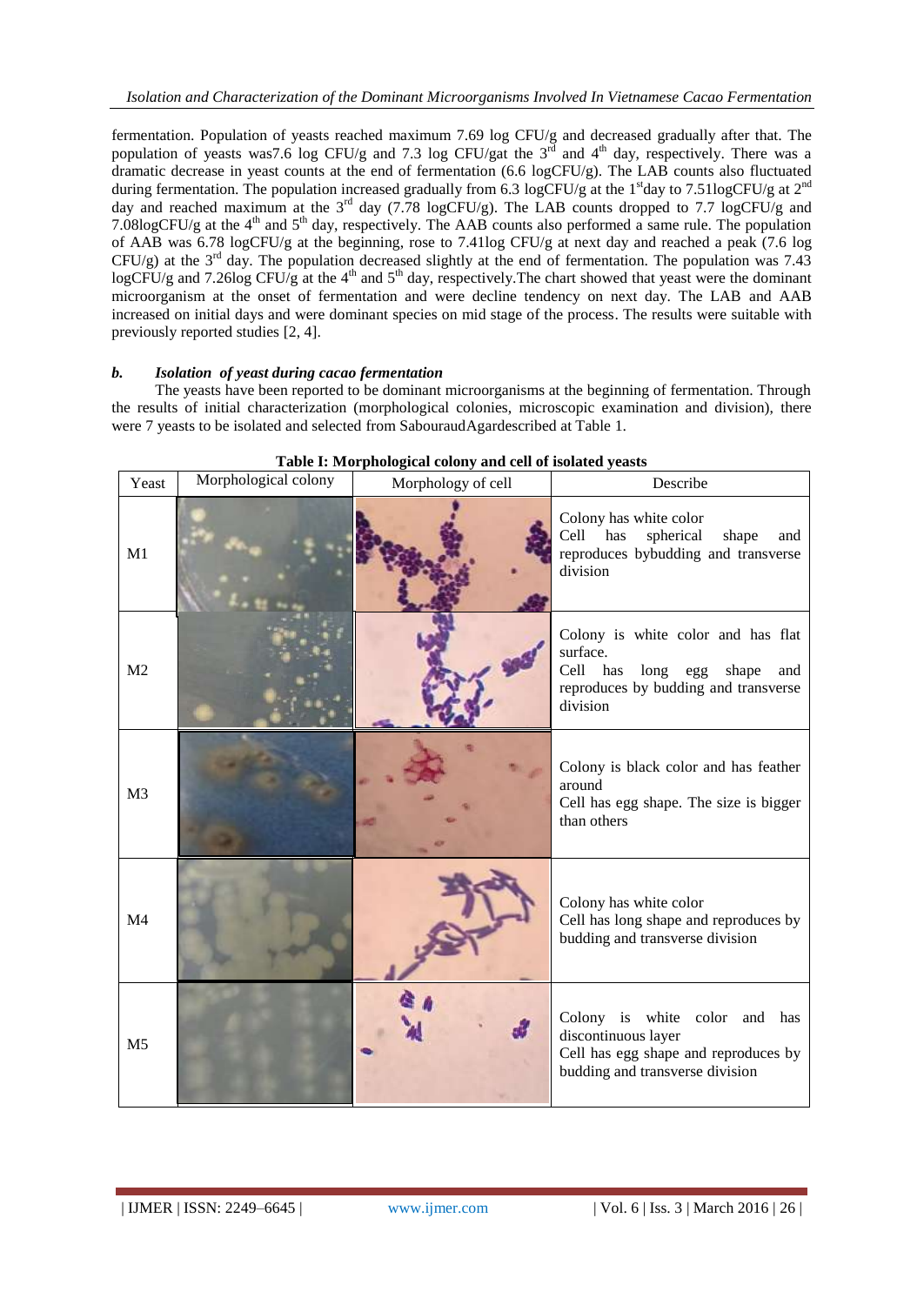| M <sub>6</sub> |  | Colony is white color, and has<br>continuous layer, spherical shape.<br>Cell has spherical shape<br>and<br>reproduces by transverse division |
|----------------|--|----------------------------------------------------------------------------------------------------------------------------------------------|
| M <sub>7</sub> |  | Colony is white color, and has thin<br>layer, spherical shape<br>Cell has egg shape and reproduces by<br>budding and transverse division     |

# *c. Isolation of LAB during cacao fermentation*

LAB has also reported by many studies to be dominant in microbial communities in cacao fermentation. Fifteen LAB isolates were identified from MRS agar. The majority of isolates had rod shape, Gram positive, catalase negative. The results are described on Table 2.

| LAB            | Morphological colony | Morphology of cell | Describe                                                                                                                                       |
|----------------|----------------------|--------------------|------------------------------------------------------------------------------------------------------------------------------------------------|
| L1             |                      |                    | Colony has white color hand spherical<br>shape<br>The cell has spherical shape, exist alone,<br>Gram positive                                  |
| L2             |                      |                    | Colony has slightly yellow, glossy<br>surface<br>The cell has rod shape, exists alone,<br>Gram positive                                        |
| L <sub>3</sub> |                      |                    | Colony has yellow color, thin layer<br>The cell has rod shape, exists alone,<br>Gram positive                                                  |
| L4             |                      |                    | Colony has round shape, white color,<br>thin layer and convex surface<br>The cell is small and has rod shape,<br>exist as group, positive Gram |
| L <sub>5</sub> |                      |                    | Colony has white color, continuous<br>layer<br>The cell has long rod shape, exist alone,<br>positive Gram                                      |

## **Table II: Morphological colony and cell of isolated LAB**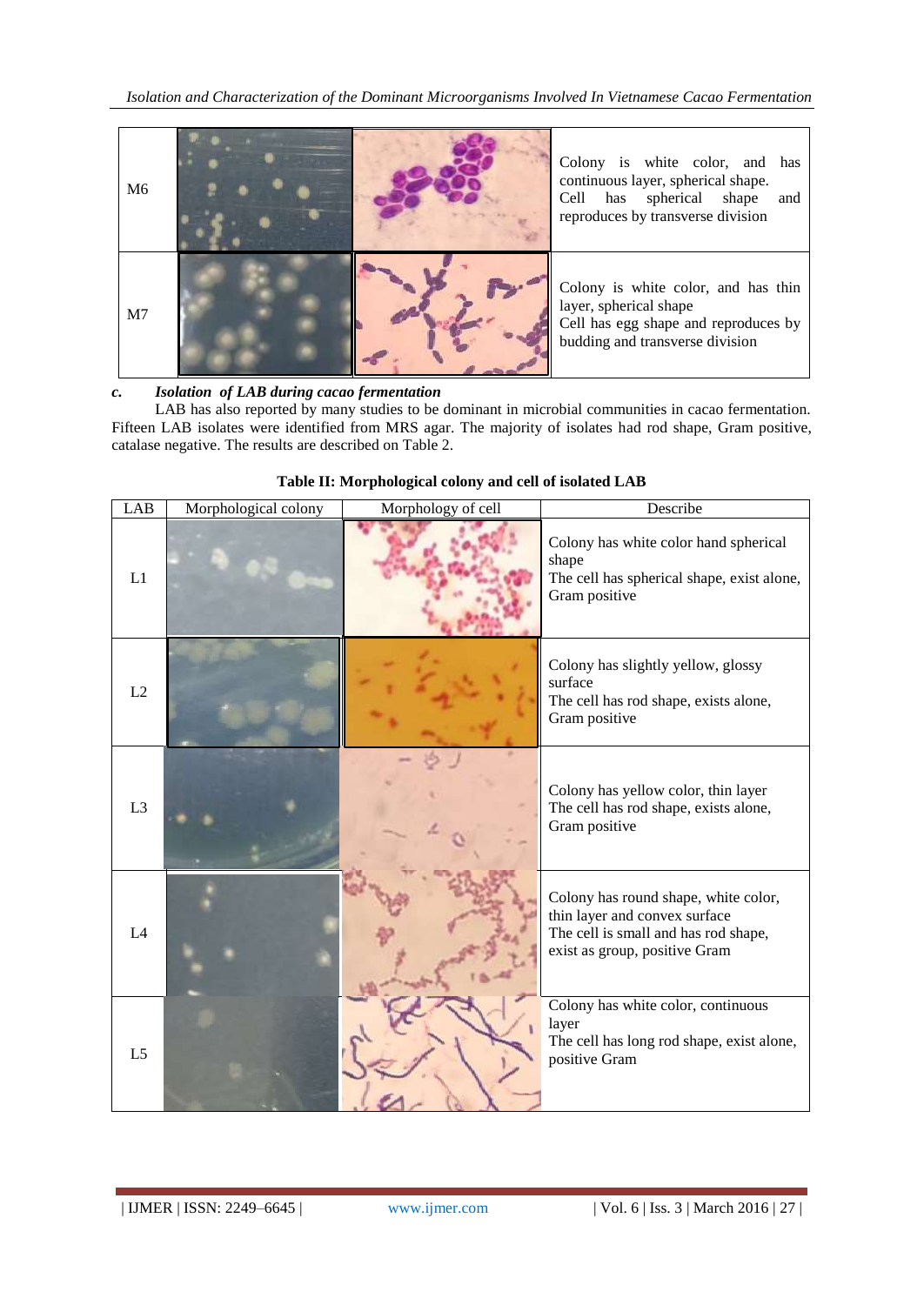| L <sub>6</sub> | The colony is round, ivory white color,<br>glossy surface<br>Cell is rod shape, exist as dashed lines,<br>positive Gram          |
|----------------|----------------------------------------------------------------------------------------------------------------------------------|
| L7             | The colony is round and has white color<br>of milk, glossy surface.<br>The cell has rod shape, exist as groups,<br>positive Gram |
| L8             | Colony has round shape, ivory white<br>color and glossy surface<br>Cell is spherical, exist as group and<br>positive Gram        |
| L9             | Colony has round shape, ivory white<br>color and glossy surface<br>Cell has rod shape, exists<br>alone,<br>positive Gram         |
| L10            | The colony has round shape,<br>ivory<br>white color and glossy surface<br>Cell has rod shape, exists as group,<br>positive Gram  |
| L11            | The colony has round shape, glossy<br>surface and ivory color<br>Cell has small rod shape, exist as group,<br>positive Gram      |
| L12            | The colony has round shape, yellow<br>and glossy surface, thin layer<br>Cell has rod shape, exist alone and<br>positive Gram     |
| L13            | The colony has round shape, convex<br>and glossy surface.<br>Cell has rod shape, exists as group and<br>positive Gram            |
| L14            | The colony has round shape, convex<br>and glossy surface.<br>Cell has rod shape, exists as group and<br>positive Gram            |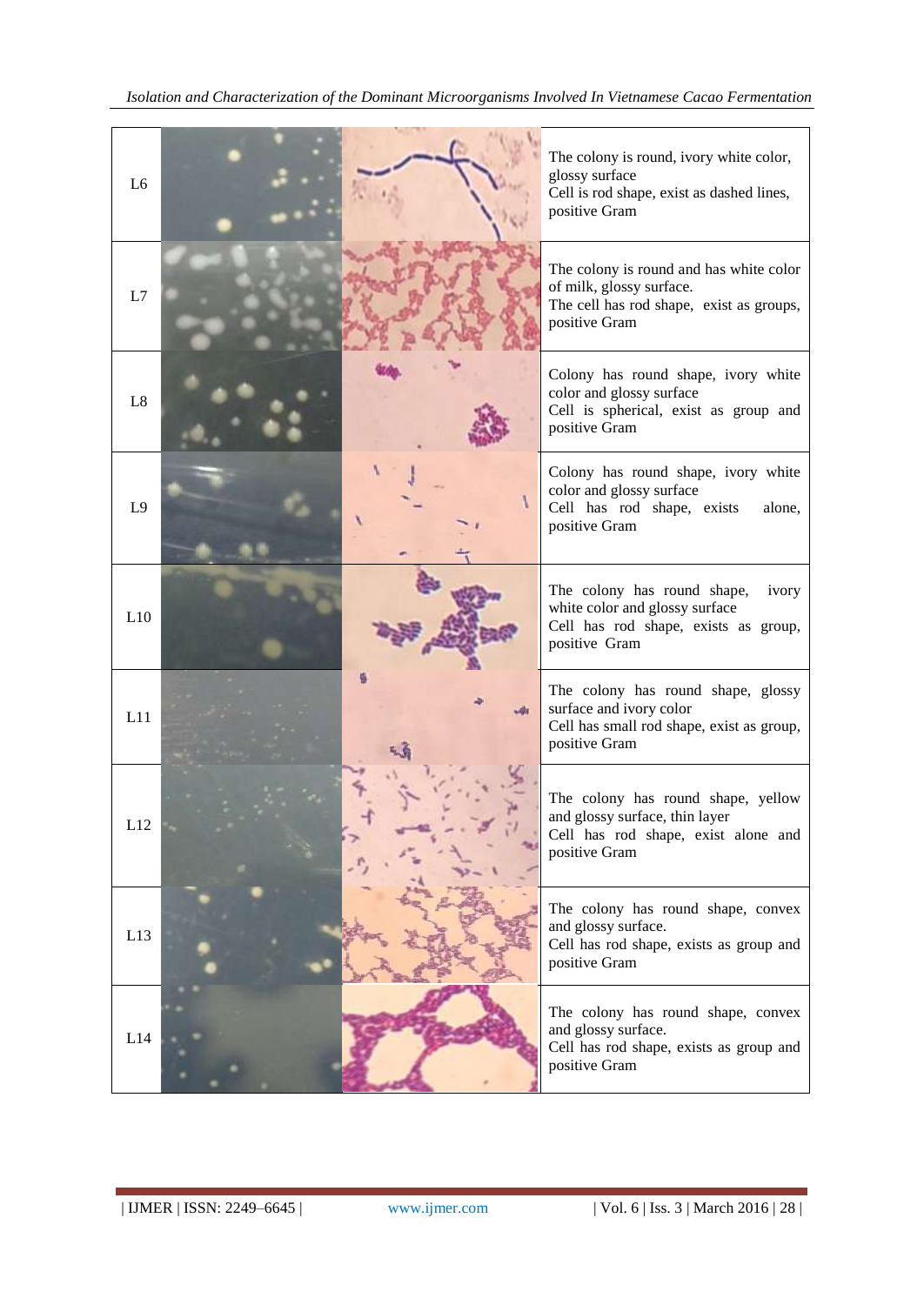

## *d. Isolation of AAB during cacao fermentation*

The role of AAB in cacao fermentation has been described by many studies. Three AAB had been isolated. The majority of isolates was rod or oval shape, negative Gram and positive catalase. Results are described on Table.3.

| AAB            | Morphological colony | Morphology of cell | Describe                                                                                                                                                |
|----------------|----------------------|--------------------|---------------------------------------------------------------------------------------------------------------------------------------------------------|
| A1             |                      |                    | The colony has round shape and ivory<br>white color<br>The cell is spherical, exists as group,<br>negative Gram, positive catalase                      |
| A <sub>2</sub> |                      |                    | The colony has round shape, slight<br>yellow color and continuous layer<br>The cell has oval shape, exists<br>alone, negative Gram, positive catalase   |
| A <sub>3</sub> |                      |                    | The colony has round shape, slightly<br>yellow color and glossy surface<br>The cell has oval shape, exist alone,<br>negative Gram and positive catalase |

# *e. Selection of isolated microorganisms through performance of fermentation and characterization by molecular technique*

Yeast: The fermented performance of seven yeasts is shown on Table 1. Ethanol was produced along with release of CO<sub>2</sub>. The species M1 and M6 is stronger CO<sub>2</sub> release than others and exhibited surprisingly ability to produce ethanol. For M1, the ethanol concentration was 3.162 and 5.945 at 24h and 48h, respectively. For M6, the ethanol concentration is slightly lower (3.087 at 24h and 5.870 at 48h). The results of ODand pH value also exhibited strongly ability of M1 and M6to grow in broth media and produce acids. The OD value of M1 and M6 is approximately 1.587 (24h), 1.652 (48h) and 1.5 (24h), 1.548 (48h), respectively. The pH of media is 4.05 (24h) and 3.9 (48h) for M1. The yeast M6 decreased significantly pH of media to 4.03 (24h) and 3.57 (48h). In conclusion, based on the high ethanol concentration and  $CO<sub>2</sub>$  and ability to consumesubstrate and producemetabolites, the yeast M1 and M6 was selected to characterize by molecular technique.

|                |     | M1          | M2    | M3    | M4    | <b>M5</b> | M6      | <b>M7</b> |
|----------------|-----|-------------|-------|-------|-------|-----------|---------|-----------|
| $CO2$ release  |     | $+ + + + +$ | $++$  | $++$  | $+++$ | $+ + + +$ | $+++++$ |           |
| <b>Ethanol</b> | 24h | 3.162       | 1.415 | 1.408 | 2.234 | 2.862     | 3.087   | 0.900     |
|                | 48h | 5.945       | 2.618 | 2.704 | 3.545 | 4.312     | 5.870   | 1.415     |
| <i>OD</i>      | 24h | 1.587       | 0.193 | 0.191 | 0.256 | 0.300     | 1.500   | 0.222     |
|                | 48h | 1.652       | 0.235 | 0.339 | 0.398 | 0.543     | 1.548   | 0.327     |
| pH             | 24h | 4.05        | 4.21  | 5.02  | 5.08  | 5.20      | 4.03    | 4.93      |
|                | 48h | 3.90        | 4.06  | 4.93  | 4.96  | 5.02      | 3.57    | 4.84      |

**Table IV: The performance of fermentation of isolated yeasts after 48 hours**

 $+$ : ability to release  $CO<sub>2</sub>$  of yeasts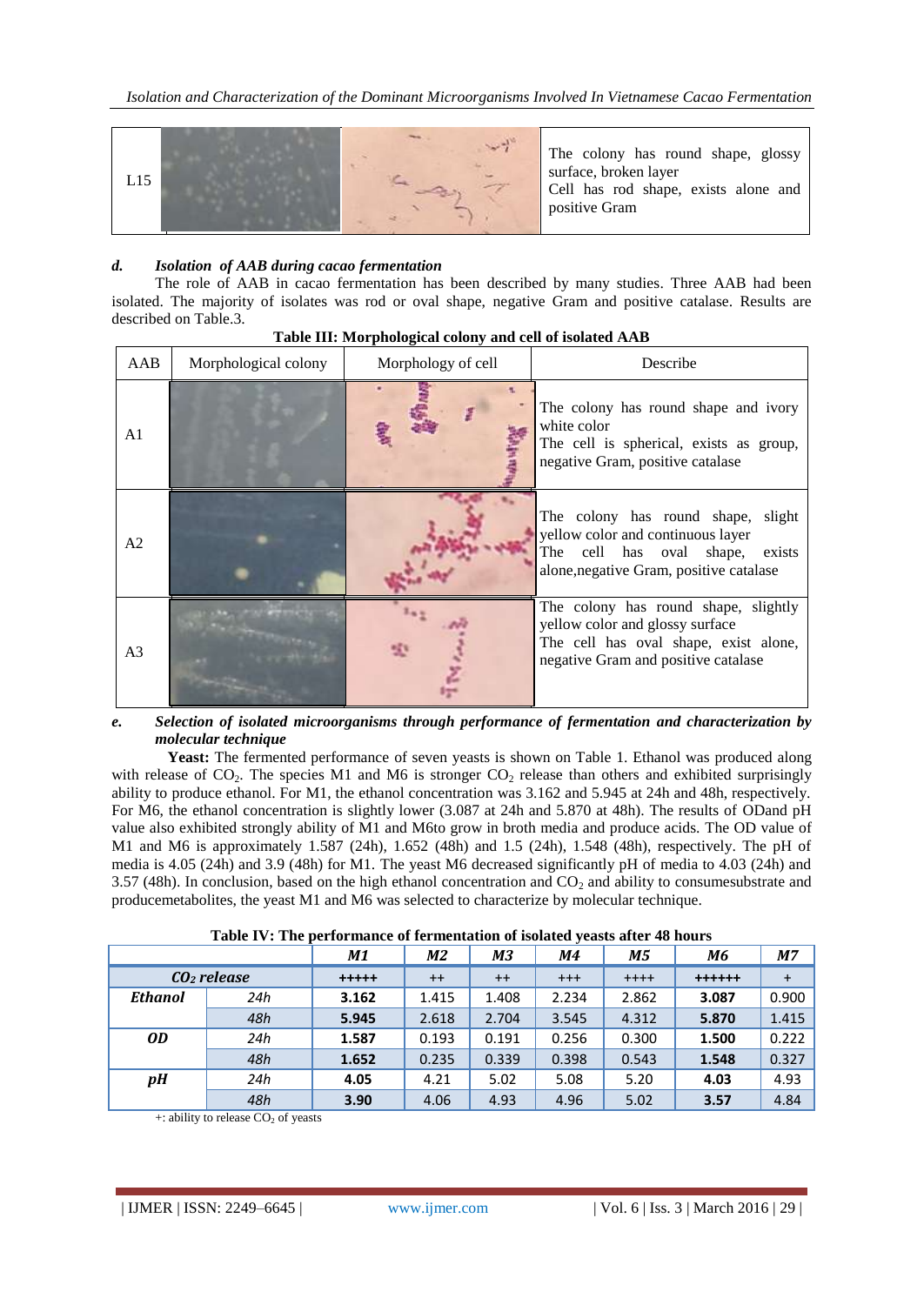The yeasts have been investigated by many studies and different results were reported. *Hanseniasporaguilliermondii, Pichiakudriavzevii, Kluyveromycesmarxianus* was major species in cacao fermentation in Australia [\[7\]](#page-9-3).*Candida krusei, P. membranifaciens, P. kluyveri, Hanseniasporaguilliermondii, Trichosporonasahii* was dominant yeasts in cacao fermentation in West Africa [\[8\]](#page-9-4). In this paper, two strains of yeast M1 and M6 was analyzed 28S and 18SrRNA gene sequence. The results demonstrated that strain M1 was *Saccharomyces cerevisiae*and M6 was *Pichiacerevisiae*. The gene sequences were described in Fig.2 and Fig.3.

TCCTGTTCCAAGGAACATAGACAAGGAACGGCCCCAAAGTTGCCCTCTCCAAATTACAACTCG GGCACCGAAGGTACCAGATTTCAAATTTGAGCTTTTGCCGCTTCACTCGCCGTTACTAAGGCAA TCCCGGTTGGTTTCTTTTCCTCCGCTTATTGATATGCTTAAGTTCAGCGGGTACTCCTACCTGAT TTGAGGTCAAACTTTAAGAACATTGTTCGCCTAGACGCTCTCTTCTTATCGATAACGTTCCAAT ACGCTCAGTATAAAAAAAGATTAGCCGCAGTTGGTAAAACCTAAAACGACCGTACTTGCATTA TACCTCAAGCACGCAGAGAAACCTCTCTTTGGAAAAAAAACATCCAATGAAAAGGCCAGCAAT TTCAAGTTAACTCCAAAGAGTATCACTCACTACCAAACAGAATGTTTGAGAAGGAAATGACGC TCAAACAGGCATGCCCCCTGGAATACCAAGGGGCGCAATGTGCGTTCAAAGATTCGATGATTC ACGGAATTCTGCAATTCACATTACGTATCGCATTTCGCTGCGTTCTTATCGATGCGAGAACCAA GAGATCCGTTGTTGAAAGTTTTTAATATTTTAAAATTTCCAGTTACGAAAATTCTTGTTTTTGAC AAAAATTTAATGAATAGATAAAATTGTTTGTGTTTGTTACCTCTGGGCCCCGATTGCTCGAATG CCCAAAGAAAAAGTTGCAAAGATATGAAAACTCCACAGTGTGTTGTATTGAAACGGTTTTAATT GTCCTATAACAAAAGCACAGAAATCTCTCACCGTTTGGAATAGCAAGAAAGAAACTTACAAGC CTAGCAAGACCGCGCACTTAAGCGCAGGCCCCGGCTGGACTCTCCATCTCCTGTCTTCTTGCCC AGTAAAAAGCTCTCATGCTCTTGCCAAAACAAAAAAATCCATTTTCAAAATTATTAAATTTCTT TAATGATCCTTCCGCAGGTTCACCTACGGAAACCTTGTTACGACTTTTAGTTCCTCTAAATGACC AAGTTTGTCCAAATTCTCCGCTCTGAGATGGAGTTGCC

**Figure 2: The 28S rRNA gene sequence of strain M1**

TGCGTGAGCGCACAAAACACATAAACCGTGAGTAATTTTTGTCGAAACTTGAAAAAAAAATACAA AACTTTCAACAACGGATCTCTTGGTTCTCGCATCGATGAAGAGCGCAGCGAAATGCGATACCTAGT GTGAATTGCAGCCATCGTGAATCATCGAGTTCTTGAACGCACATTGCGCCCGTCGGTATTCCGGCG GGCATGCCTGTCTGAGCGTCGTTTCCTTCTTGGAACTTTTGTTAAAGAAAGATCCAGAGCTGGCCGTGC CACTGGCCCGGCCGAAAAGAAACGTTGCGGACGAAGCGAACTACATCGGGACGCTTTGGCCCCCG AGCGAAAATATATCATTGAGCTCGACCTCAGATCAGGTAGGAGTACCCGCTGAACTTAAGCATAT CAATAAGCGGAGGAAAAGAAACCAACAGGGATTGCCCCAGTAGCGGCGAGTGAAGCGGCAAGAG CTCAGATTTGAAATCGTGTTTCGGCACGAGTTGTAGAGTGTAGGCCGGGAGTCTCTTGTGGAGCGC GGTGTCCAAGCCTTGGAACAGGGTGCCTGAGAGGGTGAGAGCCCCGTAGGGTGCTGCGCGAAGCT TTGAGGCCCTGCTGACGAGTCGAGT

**Figure 3:the 28S RRNA gene sequence of strain M6**

*Saccharomyces cerevisiae* has previously reported to play a vital role in cacao fermentation by many studies[\[3,](#page-8-2) [4](#page-9-0)[,9\]](#page-9-5). Although the microbial communities is usually different the countries, fermentation method (heap, tray, box), *Saccharomyces cerevisiae* was usually found in most of process. *Saccharomyces cerevisiae* was found in the mid-phase of cacao fermentation by box in Malaysia[\[9\]](#page-9-5). *Saccharomyces cerevisiae* also was identified in cacao fermentation of Ghana or Brazil [\[3\]](#page-8-2). This is first study in Vietnam which identified *Saccharomyces cerevisiae* in the cacao fermentation by wooden box.

Although there were several studies previously reported about the yeast order *Pichia* sp. in cacao fermentation such as were*Pichiamembranifaciens*[\[3\]](#page-8-2), there were no studies reported about *Pichiacerevisiae*[\[2\]](#page-8-1). It may be the difference between geographical location and *Pichiacerevisiae* is typical yeast in Vietnamese cacao fermentation. However, more studies should be performed to verify the role of *Pichiacerevisiae*.

**LAB.**On the MRS broth, L7, L8, L10, L11, L13 and L14 were species which have ability to grow better than others (Table 5). L14showed the highest OD value (2.278 and 2.292 for 24h and 28h respectively), followed by L8 and L10 (2.235 (24h) and 2.263 (48h) for L8, (2.193 (24h) and 2.292 (48h) for L10). The pH value changed significantly in broth media of L7 ( $pH = 4.16$ ), L8 ( $pH = 4.18$ ), L10 ( $pH = 4.18$ ), L11 ( $pH = 4.20$ ) and L14 (pH=4.20) after 48h of fermentation. L7, L8, L10, L11, L13 and L14 also exhibited high fermentation efficiencies through producing organic acids. L7, L8, L10 and L14 showed the highest total acid contents (0.2 MOL) after 48h of fermentation. L8, L10 and L14 exhibited the ability to grow in media broth and produce organic acids as well as decrease pH of media. L8, L10 and L14 were chosen to characterize by molecular identification.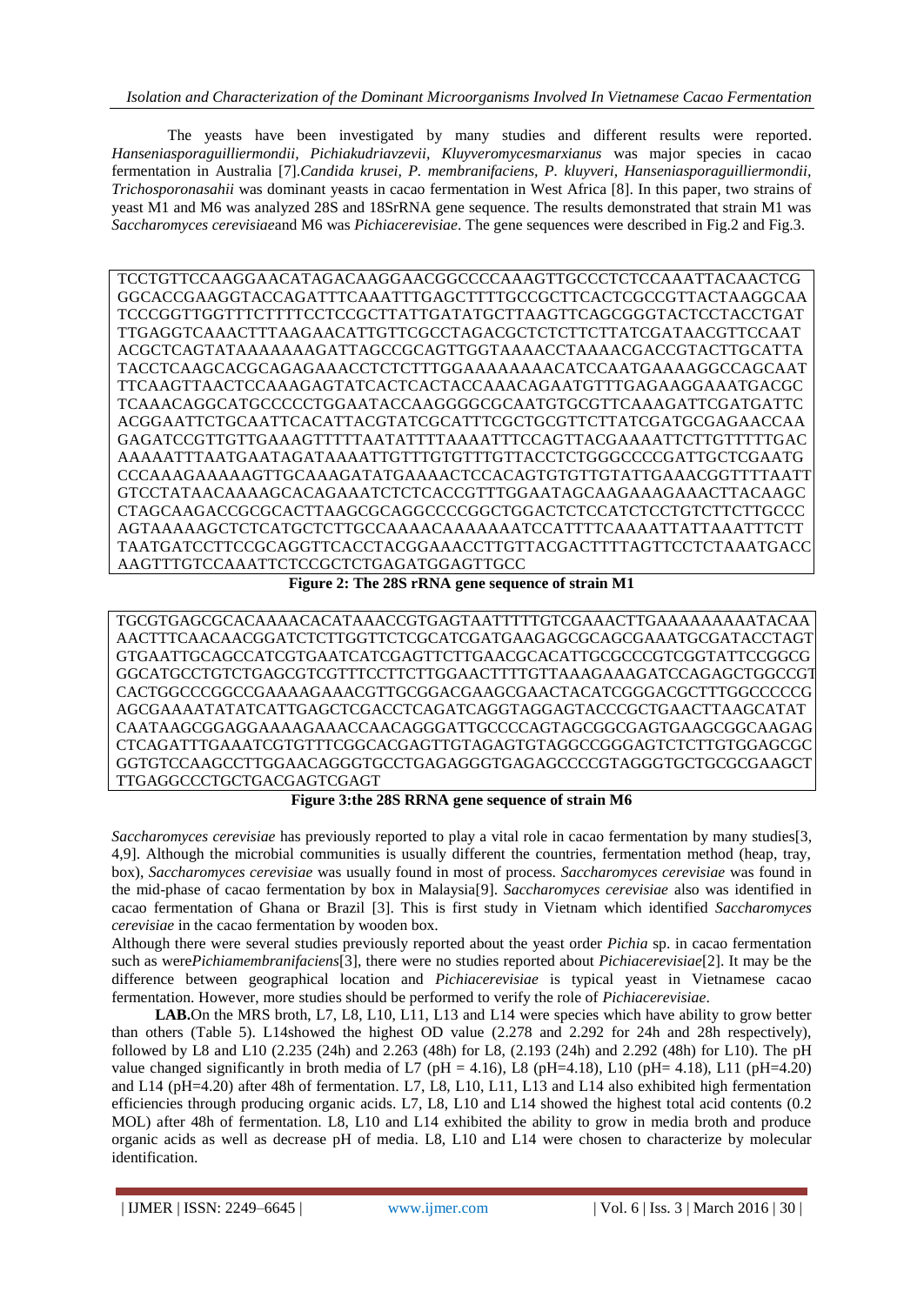| Table V: The performance of fermentation of isolated LAB after 48 hours |           |       |      |      |                  |      |  |
|-------------------------------------------------------------------------|-----------|-------|------|------|------------------|------|--|
| <b>LAB</b>                                                              | <b>OD</b> |       | pH   |      | Total acid (MOL) |      |  |
|                                                                         | 24h       | 48h   | 24h  | 48h  | 24h              | 48h  |  |
| L1                                                                      | 0.069     | 0.089 | 6.02 | 6.00 | 0.50             | 0.50 |  |
| L <sub>2</sub>                                                          | 0.145     | 0.324 | 6.11 | 5.91 | 0.50             | 0.50 |  |
| L3                                                                      | 0.011     | 0.084 | 6.18 | 6.06 | 0.40             | 0.40 |  |
| L <sub>4</sub>                                                          | 0.138     | 0.280 | 6.13 | 6.00 | 0.45             | 0.45 |  |
| L5                                                                      | 0.762     | 0.905 | 5.22 | 4.67 | 0.55             | 1.40 |  |
| L <sub>6</sub>                                                          | 0.375     | 0.476 | 5.96 | 5.91 | 0.40             | 0.50 |  |
| L7                                                                      | 2.169     | 2.229 | 4.33 | 4.16 | 1.10             | 2.20 |  |
| L8                                                                      | 2.235     | 2.263 | 4.37 | 4.18 | 1.10             | 2.20 |  |
| L9                                                                      | 1.765     | 2.237 | 5.23 | 4.80 | 1.00             | 1.40 |  |
| L10                                                                     | 2.193     | 2.292 | 4.35 | 4.18 | 1.20             | 2.20 |  |
| L11                                                                     | 2.150     | 2.226 | 4.32 | 4.20 | 1.20             | 2.15 |  |
| L12                                                                     | 0.031     | 0.087 | 6.05 | 5.96 | 0.30             | 0.50 |  |
| L13                                                                     | 2.173     | 2.340 | 4.32 | 4.23 | 1.20             | 2.15 |  |
| L14                                                                     | 2.278     | 2.292 | 4.34 | 4.20 | 1.10             | 2.20 |  |
| L15                                                                     | 0.555     | 0.832 | 5.35 | 4.86 | 0.80             | 1.25 |  |

Several LAB were also identified in cacao fermentation. *Lactobacillus fermentum, Lactobacillus plantarum, Leuconostocpsedoficulneum, Pediocococcusacidilactici* was reported in Ghanaian cacao fermentation[\[4\]](#page-9-0). *Lactobacillus fermentum*, *Lactobacillus plantarum*, *Lactobacillus pentosus* contributed to the cacao fermentation in Malaysia [\[9\]](#page-9-5). *L. brevis, L. fermentum, L.plantarum, Pediococcusacidilactici* was described in cacao fermentation in Nigeria [\[10\]](#page-9-6). In this study, L8, L10 and L14 were identified by 16S rRNA genes sequence analysis. It was demonstrated that L8, L10 and L14 were *L. brevis*, *L. plantarum* and *L. casei*,

respectively. The results were described in Fig.4, Fig.5 and Fig.6.

CCTGGCTCAGGACGAACGCTGGCGGCATGCCTAATACATGCAAGTCGAACGAGCTTCCGTTGAA TGACGTGCTTGCACTGATTTCAACAATGAAGCGAGTGGCGAACTGGTGAGTAACACGTGGGGA ATCTGCCCAGAAGCAGGGGATAACACTTGGAAACAGGTGCTAATACCGTATAACAACAAAATC CGCATGGATTTTGTTTGAAAGGTGGCTTCGGCTATCACTTCTGGATGATCCCGCGGTATTAGTTA GTTGGTGAGGTAAAGGCCCACCAAGACGATGATACGTAGCCGACCTGAGAGGGTAATCGGCCA CATTGGGACTGAGACACGCCCAAACTCCTACGGGAGGCAGCAGTAGGGAATCTTCCACAATGG ACGAAAGTCTGATGGAGCAATGCCGCGTGAGTGAAGAAGGGTTTCGGCTCGTAAAACTCTGTT GTTAAAGAAGAACACCTTTGAGAGTAACTGTTCAAGGGTTGACGGTATTTAACCAGAAAGCCA CGGCTAACTACGTGC

# **Figure 4: The 16S rRNA gene sequence of strain L8**

AAACCCTTCTTCACTCACGCGGCGTTGCTCCATCAGACTTTCGTCCATTGTGGAAGATTCCCTAC TGCTGCCTCCCGTAGGAGTTTGGGCCGTGTCTCAGTCCCAATGTGGCCGATTACCCTCTCAGGTC GGCTACGTATCATTGCCATGGTGAGCCGTTACCCCACCATCTAGCTAATACGCCGCGGGACCAT CCAAAAGTGATAGCCGAAGCCATCTTTCAAACTCGGACCATGCGGTCCAAGTTGTTATGCGGTA TTAGCATCTGTTTCCAGGTGTTATCCCCGCTTCTGGGCAGGTTTCCCACGTGTTACTCACCAGTTC ATGTATTAGGCACGCCGCC

**Figure 5: The 16S rRNA gene sequence of strain L10**

TTACCGCGGGCTGCTGCCACGTAGTTAGCCGTGGCTTTCTGGTTGGATACCGTCACGCCGACA ACAGTTACTCTGCCGACCATTCTTCTCCAACAACAGAGTTTTACGACCCGAAAGCCTTCTTCAC TCACGCGGCGTTGCTCCATCAGACTTGCGTCCATTGTGGAAGATTCCCTACTGCTGCCTCCCGT AGGAGTTTGGGCCGTGTCTCAGTCCCAATGTGGCCGATCAACCTCTCAGTTCGGCTACGTATCA AGCTTACGCCATCTTTCAGCCAGAACCATGCGGTTCTTGGATCTATGCGGTATTAGCATCTGTT TCCAAATGTTATCCCCCACTTAAGGGCAGGTTACCCCACGTGTTACTCACCCGTCCGCCACTCG TTCCATGTTGAATCTCGGTGCAAGCACCGATCATCAACGAGAACTCGTTCGACTTGCATGTATT AGGCACGCCGCCAGCGTTCATCCTGAGCCAGG

**Figure 6: The 16S rRNA gene sequence of strain L14**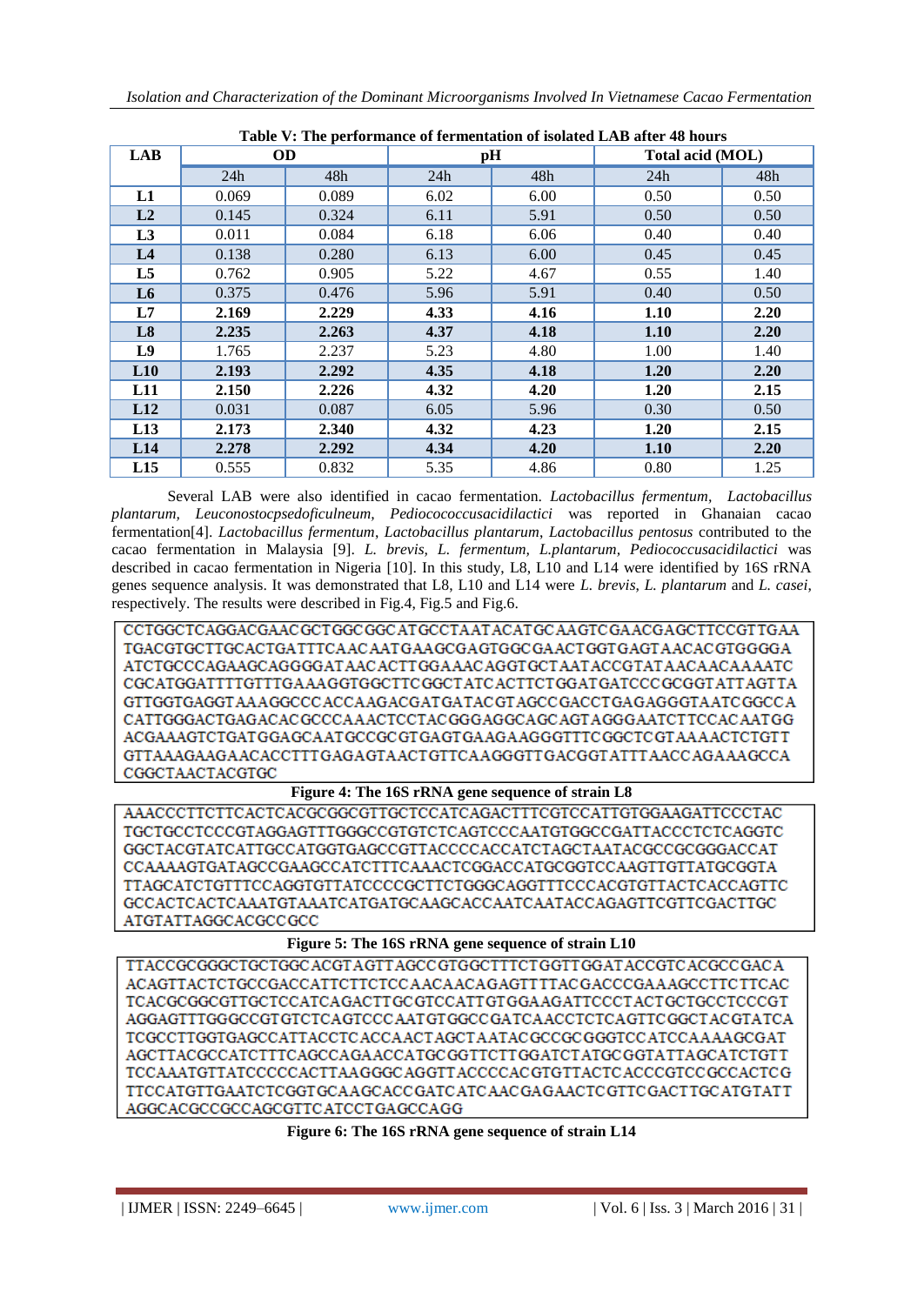*L. plantarum* was detected in cacao fermentation in Brazil[\[2,](#page-8-1) [11\]](#page-9-7), Ghana [\[4\]](#page-9-0) and Malaysia [\[9\]](#page-9-5). This strain may be popular in most of cacao fermentation process. *L. brevis*and *L. casei* was less popular than *L. plantarum*. Two these strains were reported in Brazilian or Nigerian cacao fermentation [\[2\]](#page-8-1). The results indicate that *L. plantarum*, *L. brevis*and *L. casei* are indigenous to the fermentation of cacao in Vietnam.

**AAB**.The results demonstrated the overall ability of AAB isolates to consume and metabolite substance in GYC broth. The strain A3 exhibited the highest performance of fermentation (Table 6). The OD value is 0.292 and 1.136 for 24h and 48h, respectively. pH of media dropped dramatically to 3.28 after 48 hours. The strain A3 also produced high acid contents approximately 0.8 MOL after 48h.The strain A3 was selected to characterize by molecular characterization.

| $A$ <i>AB</i>           |     | A1    | A2    | A3    |
|-------------------------|-----|-------|-------|-------|
| <i>OD</i>               | 24h | 0,010 | 0,183 | 0,292 |
|                         | 48h | 0,040 | 0,442 | 1,136 |
| pH                      | 24h | 5,60  | 5,79  | 3,73  |
|                         | 48h | 5,39  | 6,29  | 3,28  |
| <b>Total acid (MOL)</b> | 24h | 0,10  | 0,15  | 0,8   |
|                         | 48h | 0,15  | 0,15  | 0,8   |

**Table VI: The performance of fermentation of isolated AAB after 48 hours**

The AAB strains play a vital role to oxidize ethanol to acid acetic and further oxidation to carbon dioxide and water. Many *Acetobacter*sp. has been identified in cacao fermentation. *Acetobactertropicalis*and was found in Mexican and Brazilian cacao fermentation [\[11,](#page-9-7) [12\]](#page-9-8). In this study, the 16S rRNA gene sequence analysis showed that A3 was similar with *Gluconacetobacternataicola*(Fig.7). There are no studies previously reported about this strain. It proves that geographical site significantly affects to microbial communities of cacao fermentation.

TGGCTCAGAGCGAACGCTGGCGGCATGCTTAACACATGCAAGTCGCACGAACCTTTCGGGGTT |AGTGGCGGACGGGTGAGTAACGCGTAGGGATCTGTCCACGGGTGGGGGATAACTTTGGGAAAC TGAAGCTAATACCGCATGACACCTGAGGGTCAAAGGCGCAAGTCGCCTGTGGAGGAACCTGCG TTCGATTAGCTAGTTGGTGGGGTAAAGGCCTACCAAGGCGATGATCGATAGCTGGTCTGAGAGG |ATGATCAGCCACACTGGGACTGAGACACGGCCCAGACTCCTACGGGAGGCAGCAGTGGGGAAT ATTGGACAATGGGCGCAAGCCTGATCCAGCAATGCCGCGTGTGTGAAGAAGGTTTTCGGATTGT AAAGCACTTTCAGCGGGGACGATGATGACGGTACCCGCAGAAGAAGCCCCGGCTAACTTCGTG

#### **Figure 7: The 16S rRNA gene sequence of strain M3**

# **IV. CONCLUSION**

Seven yeast isolates, fifteen LAB isolates and three AAB isolates were identified from cacao fermentation process by wooden box method. Traditional methods and molecular technique were used to characterize the selected strains which exhibited high performance fermentation in broth media. The results demonstrated that *Saccharomycescerevisiae, Pichiacerevisiae, Lactobacillus brevis, Lactobacillus plantarum, Lactobacillus casei, Gluconacetobacternataicola*associated with the microbial communities of cacao fermentation in Vietnam. This study allowed us to have a better overview about ecology of the indigenous microorganism. It also suggested that these species should be tested for a potential starter cultures to improve and control quality of cacao bean.

#### **ACKNOWLEDGEMENTS**

We would like to thank teachers in Biotechnology Department of Ho Chi Minh City University of Technology for the helps and technical assistance.

#### **REFERENCES**

- <span id="page-8-0"></span>[1]. Schwan Rosane F,Graham H Fleet (2014), *Cocoa and Coffee Fermentations*, CRC Press.
- <span id="page-8-1"></span>[2]. Schwan Rosane F,Alan E Wheals (2004), The microbiology of cocoa fermentation and its role in chocolate quality*, Critical reviews in food science and nutrition*, 44, 205-221.
- <span id="page-8-2"></span>[3]. Nielsen Dennis Sandris, S Hønholt, K Tano‐Debrah,Lene Jespersen (2005), Yeast populations associated with Ghanaian cocoa fermentations analysed using denaturing gradient gel electrophoresis (DGGE)*, Yeast*, 22, 271-284.